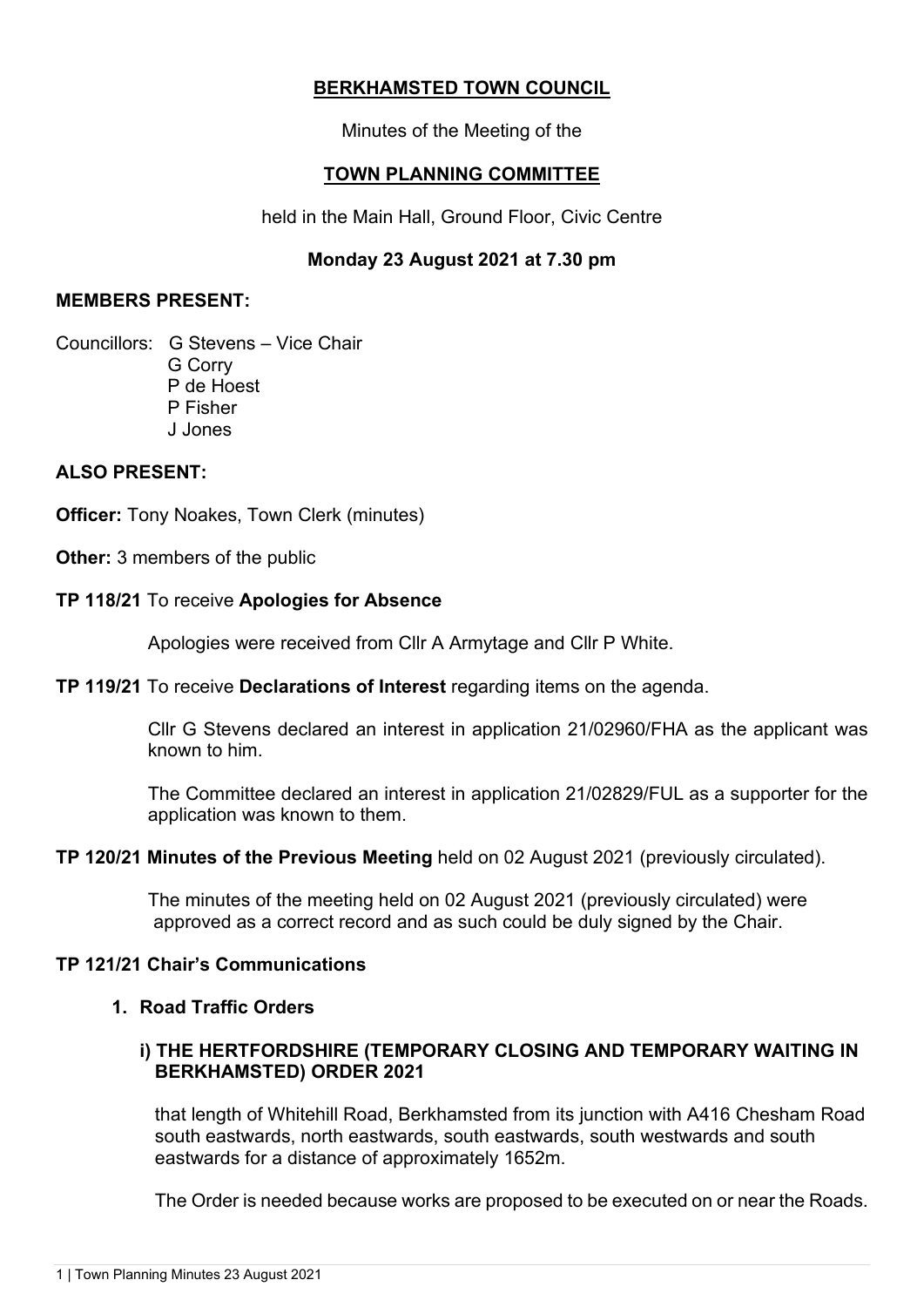If the Order is made, it shall come into force on 1 September 2021 for a period of up to 18 months. However, the restrictions specified shall only take effect at the times indicated by signs on or near the Roads.

## **ii) THE HERTFORDSHIRE (TEMPORARY CLOSING OF ELM GROVE, BERKHAMSTED) ORDER 2021**

NOTICE is given that the Hertfordshire County Council intends to make an Order under Section 14(1) of the Road Traffic Regulation Act 1984, to prohibit all vehicular traffic from using that length of Elm Grove, Berkhamsted from a point in line with the southern boundary of No.2 Elm Grove north eastwards for a distance of approximately 50 metres ("the Road"), except for access.

There is no alternative route available for vehicles when the works are being carried out. However vehicular access to properties in this road will be maintained whenever possible throughout the duration of the works.

The Order is needed because utility service works are proposed to be executed on or near the Road.

If the Order is made, it shall come into force on 13 September 2021 for a period of up to 18 months. However, the restrictions specified shall only take effect at the times indicated by signs on or near the Road.

### **iii) THE HERTFORDSHIRE (TEMPORARY CLOSING OF HOLLIDAY STREET, BERKHAMSTED) ORDER 2021**

NOTICE is given that the Hertfordshire County Council intends to make an Order under Section 14(1) of the Road Traffic Regulation Act 1984, to prohibit all vehicular traffic from using that length of Holliday Street, Berkhamsted from a point in line with the southern boundary of No.8 Holliday Street north eastwards for a distance of approximately 28 metres ("the Road"), except for access.

An alternative route will be via Holliday Street, A4125 High Street, Ravens Lane and Holliday Street.

The Order is needed because utility service works are proposed to be executed on or near the Road.

If the Order is made, it shall come into force on 15 September 2021 for a period of up to 18 months. However, the restrictions specified shall only take effect at the times indicated by signs on or near the Road.

### **2. Tree Preservation Orders**

None had been received.

### **3. Licensing**

None had been received.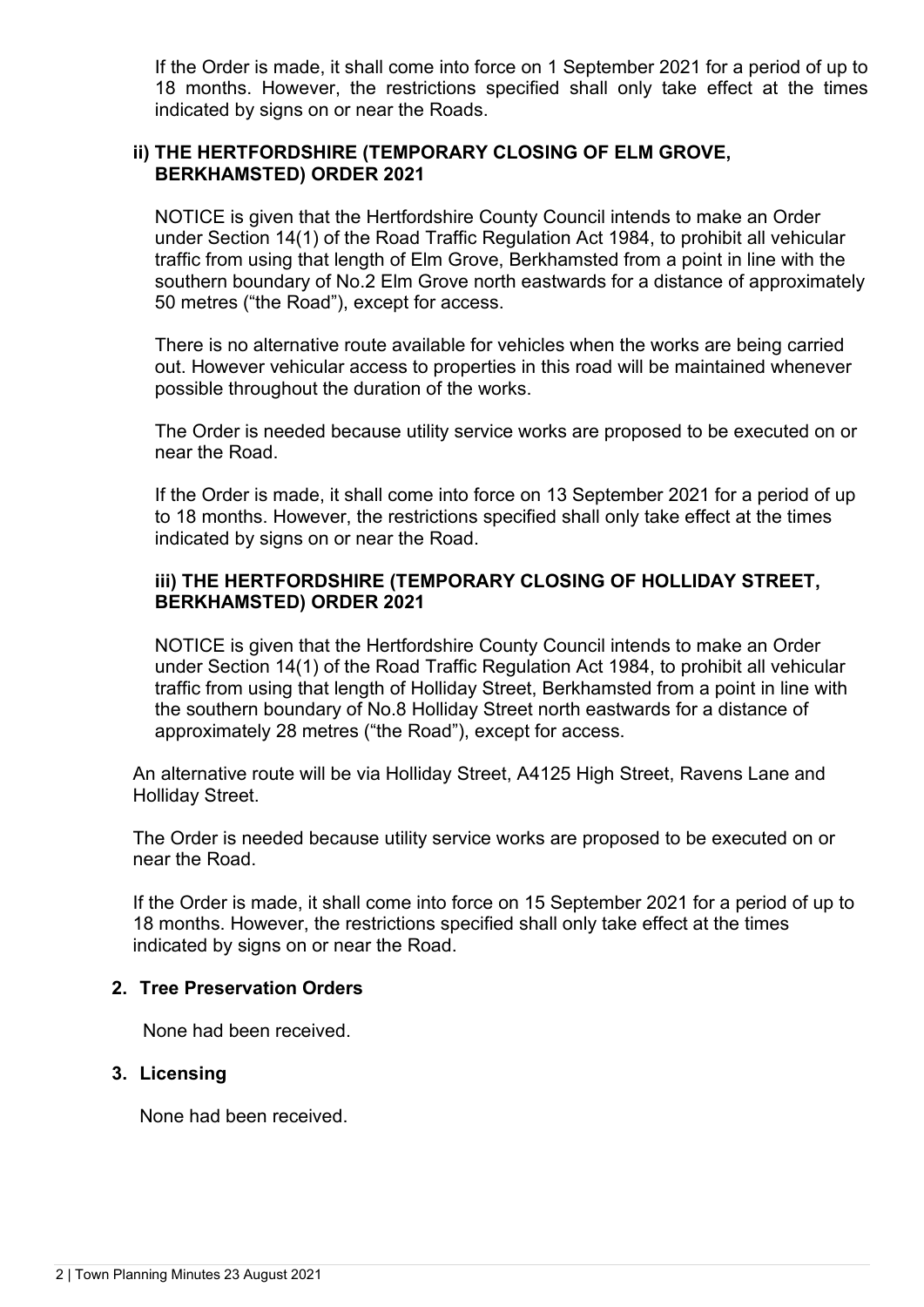## **TP 122/21 Multi Storey Car Park Update**

It was noted that the items on the snagging list sent to Dacorum are still outstanding.

# **TP 123/21 Public Participation**

To suspend Standing Orders to invite **public participation** on items on the agenda

## **TP 124/21 To consider, for Resolution, forms and drawings for applications relating to the Town of Berkhamsted received from Dacorum Borough Council.**

| 21/01824/ADV | <b>AMENDED/ADDITIONAL INFORMATION</b><br>Two sets of replacement building letters, two replacement totems and a new<br>fascia panel at the car park entrance. A number of non-illuminated panel<br>signs in and around the car park.<br>Waitrose Ltd, St Johns Well Lane (JM)                                         |
|--------------|-----------------------------------------------------------------------------------------------------------------------------------------------------------------------------------------------------------------------------------------------------------------------------------------------------------------------|
|              | Standing Orders were suspended to enable members of the public to speak.                                                                                                                                                                                                                                              |
|              | A representative from the applicant's agent spoke in favour of the<br>application. They ran through the changes to the application in response to<br>concerns, which include a non-illuminated totem at the Lower Kings Road<br>entrance. The application is now supported by the Conservation Officer at<br>Dacorum. |
|              | Standing Orders were reinstated.                                                                                                                                                                                                                                                                                      |
|              | <b>No Objection</b>                                                                                                                                                                                                                                                                                                   |
| 21/02888/FHA | Proposed ground floor side extension, floor plan redesign and all associated<br>works<br>5 Chapel Street (NV)                                                                                                                                                                                                         |
|              | <b>No Objection</b>                                                                                                                                                                                                                                                                                                   |
| 21/02913/FHA | Replacement of existing first floor and roof with new first floor and roof,<br>together with rear, single storey extension.<br>2 Briar Way (JM)                                                                                                                                                                       |
|              | <b>Concern</b>                                                                                                                                                                                                                                                                                                        |
|              | The raised ridge is 1m higher than the neighbour's property.                                                                                                                                                                                                                                                          |
| 21/02923/FHA | Single storey side extension and internal alterations.<br>25 Bridgewater Road (TG)                                                                                                                                                                                                                                    |
|              | <b>No Objection</b>                                                                                                                                                                                                                                                                                                   |
|              | The Committee requested that the new fenestration to the first-floor<br>bathroom should be obscured glazing with no opening below 1.6m.                                                                                                                                                                               |
|              |                                                                                                                                                                                                                                                                                                                       |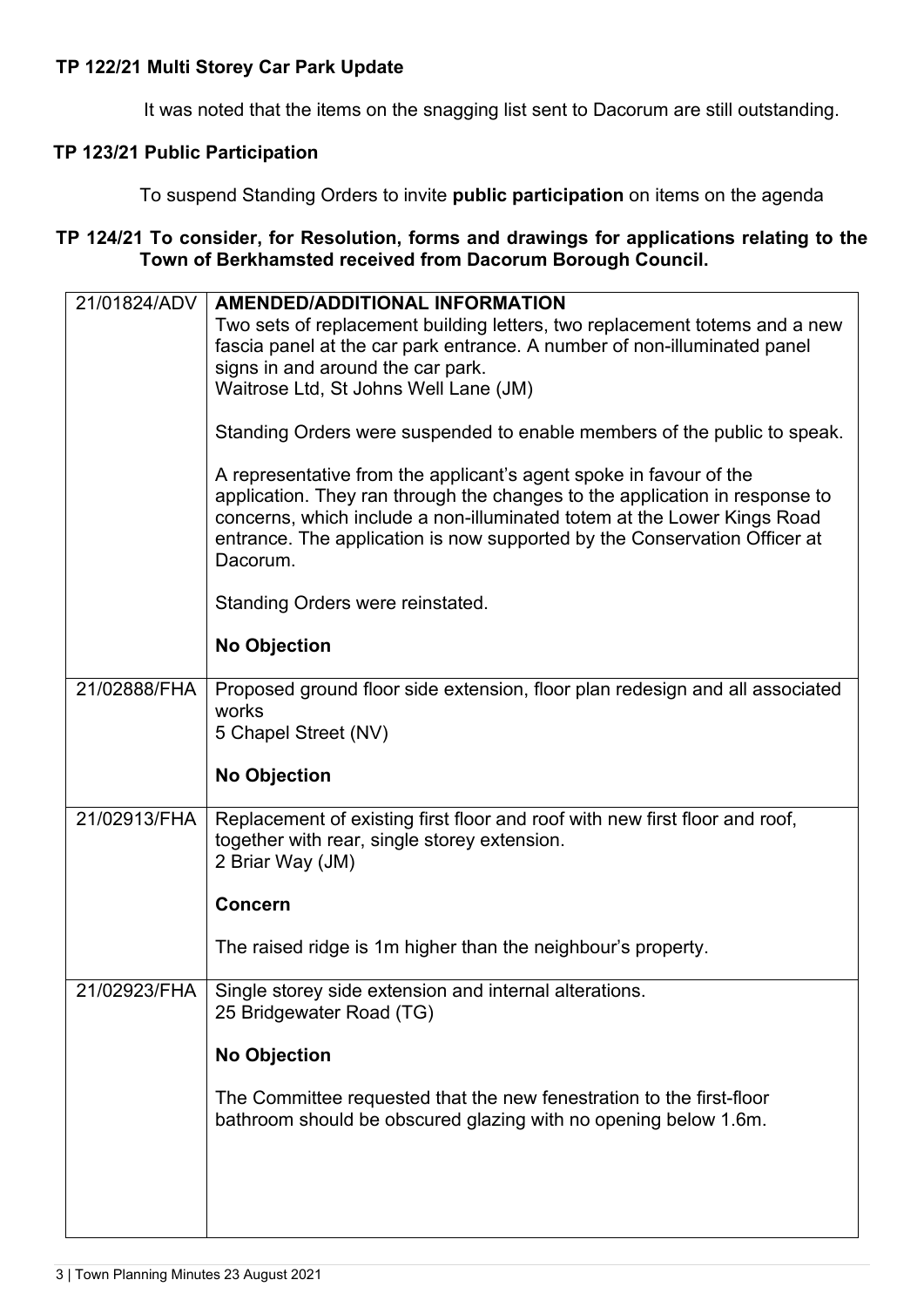| 21/02926/FHA | Hip to gable roof extension, rear dormer window and front rooflights to<br>facilitate a loft conversion and single storey rear<br>146 Bridgewater Road (BC)                                                                                                                                                                                                                                                                       |
|--------------|-----------------------------------------------------------------------------------------------------------------------------------------------------------------------------------------------------------------------------------------------------------------------------------------------------------------------------------------------------------------------------------------------------------------------------------|
|              | <b>No Objection</b>                                                                                                                                                                                                                                                                                                                                                                                                               |
|              | The Committee requested that the dormer be set below the ridge line.                                                                                                                                                                                                                                                                                                                                                              |
| 21/02960/FHA | Small extension to rear of garage to create a discrete workshop area as part<br>of the existing garage<br>3 Ashlyns Court (DT)                                                                                                                                                                                                                                                                                                    |
|              | <b>No Objection</b>                                                                                                                                                                                                                                                                                                                                                                                                               |
| 21/02962/FHA | Installation of a free-standing greenhouse<br>The Grey House, Kitsbury Road (JM)                                                                                                                                                                                                                                                                                                                                                  |
|              | <b>No Objection</b>                                                                                                                                                                                                                                                                                                                                                                                                               |
| 21/02974/FHA | New single storey rear extension to replace existing oak framed<br>conservatory                                                                                                                                                                                                                                                                                                                                                   |
|              | 5 Brackenhill (TG)                                                                                                                                                                                                                                                                                                                                                                                                                |
|              | <b>No Objection</b>                                                                                                                                                                                                                                                                                                                                                                                                               |
| 21/02988/FHA | Two storey side extension including demolition of existing garage, roof and<br>bay window alterations to existing front elevation, and storm canopy.<br>2 Finch Road (NV)                                                                                                                                                                                                                                                         |
|              | No Objection, but the Committee drew attention to the absence of garage or<br>shed space for a property of this scale.                                                                                                                                                                                                                                                                                                            |
| 21/03008/FHA | Loft conversion and raise roof ridge. Remodelling of first floor to<br>accommodate proposed stairs to loft<br>109 George Street (NV)                                                                                                                                                                                                                                                                                              |
|              | <b>No Objection</b>                                                                                                                                                                                                                                                                                                                                                                                                               |
|              | The Committee requested Conservation style rooflights                                                                                                                                                                                                                                                                                                                                                                             |
| 21/03058/FHA | Partial demolition of existing rear extension to create a patio area. Internal<br>works to improve layout - change location of utility room & WC, and revise<br>top floor layout by reinstating 2 separate bedrooms & creating new en-suite.<br>External works comprising demolition and rebuilding of garden boundary<br>wall. Installation of new external doors, windows and traditional roof lantern.<br>103 High Street (EP) |
|              | <b>No Objection</b>                                                                                                                                                                                                                                                                                                                                                                                                               |
| 21/03060/FHA | Loft conversion<br>62 Ellesmere Road (LB)                                                                                                                                                                                                                                                                                                                                                                                         |
|              | <b>No Objection</b>                                                                                                                                                                                                                                                                                                                                                                                                               |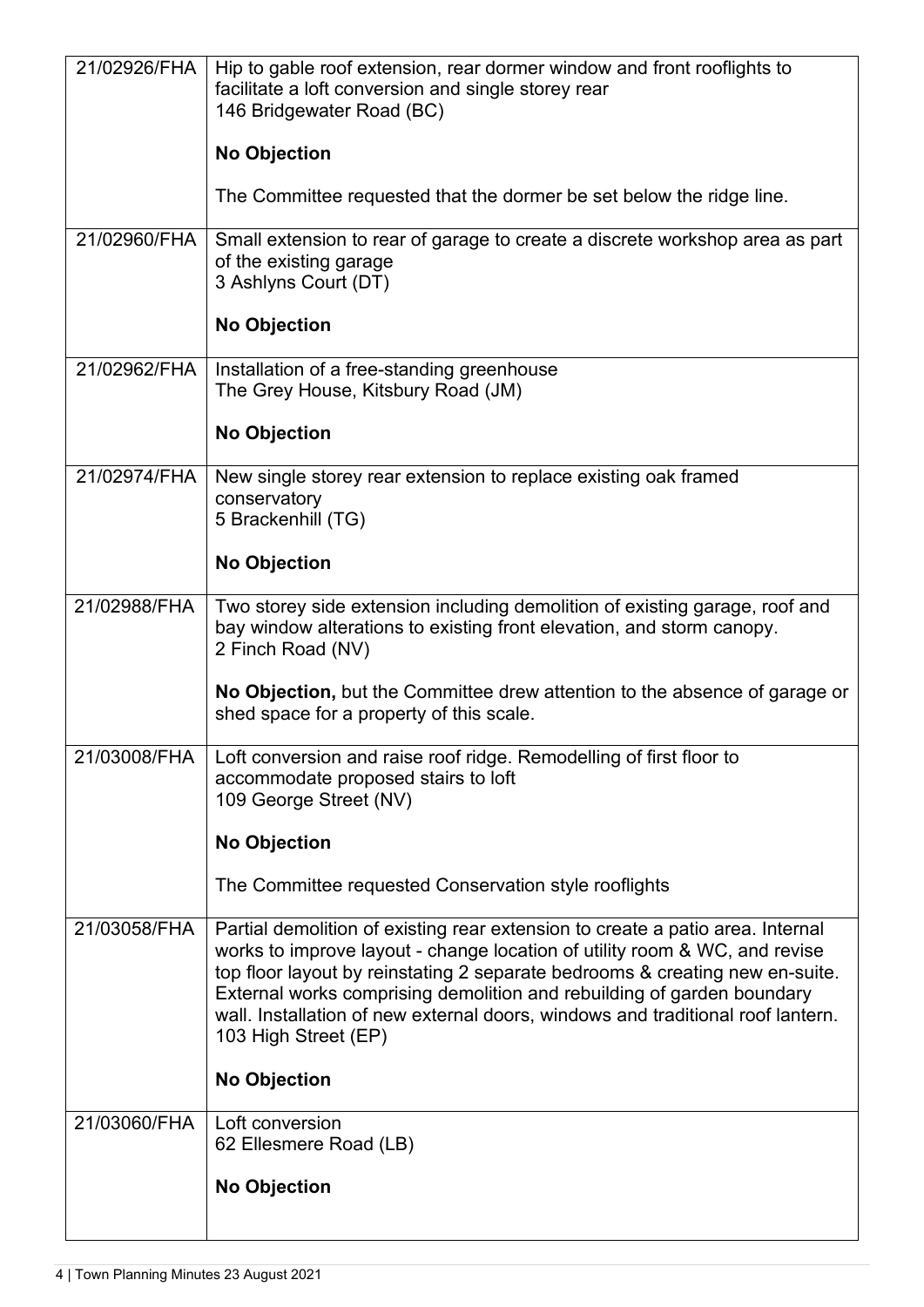| 21/03073/FHA | Single storey rear and side extension & velux windows to loft.<br>15 Holly Drive (NV)                                                                                                                                                                                                                                                                                                                                                                                                                                          |
|--------------|--------------------------------------------------------------------------------------------------------------------------------------------------------------------------------------------------------------------------------------------------------------------------------------------------------------------------------------------------------------------------------------------------------------------------------------------------------------------------------------------------------------------------------|
|              | Objection                                                                                                                                                                                                                                                                                                                                                                                                                                                                                                                      |
|              | The Committee requested revised drawings which show the full impact of the<br>proposed full-width extension on the adjacent neighbours.                                                                                                                                                                                                                                                                                                                                                                                        |
|              | <b>SLP Appendix 3</b>                                                                                                                                                                                                                                                                                                                                                                                                                                                                                                          |
| 21/03084/FHA | 1 & 2 storey house extensions including a new lantern rooflights. Demolition<br>of an existing garage/annex building. Construction of a new double garage<br>and a new attached annex building.<br>Little John, 3 Meadway (TG)                                                                                                                                                                                                                                                                                                 |
|              | <b>No Objection</b>                                                                                                                                                                                                                                                                                                                                                                                                                                                                                                            |
| 21/03110/FHA | Two storey rear extension, new canopy, timber over-cladding and new<br>render to existing house, and associated external works.<br>26 Millfield (JM)                                                                                                                                                                                                                                                                                                                                                                           |
|              | <b>No Objection</b>                                                                                                                                                                                                                                                                                                                                                                                                                                                                                                            |
| 21/03153/FHA | Front porch, single storey rear extension and two storey side extension<br>61 Bridgewater Road (EP)                                                                                                                                                                                                                                                                                                                                                                                                                            |
|              | <b>No Objection</b>                                                                                                                                                                                                                                                                                                                                                                                                                                                                                                            |
|              | The Committee noted the absence of either a garage or storage space.                                                                                                                                                                                                                                                                                                                                                                                                                                                           |
| 21/02829/FUL | Overflow parking area with associated landscaping<br>Berkhamsted Golf Club, The Common (DT)                                                                                                                                                                                                                                                                                                                                                                                                                                    |
|              | The Committee noted an objection from the BCA Townscape Group who<br>view the parking area as an intrusion into the Green Belt and the Chilterns<br>AONB. Its construction will neither conserve nor enhance the landscape, and<br>encloses previously open land without commensurate benefit to the general<br>public. The additional planting proposed will emphasise the development<br>rather than screen it. The additional car parking spaces will encourage<br>greater car use, which is against Council policy.        |
|              | The Committee also noted the objection from The Chiltern Society. The<br>Society argue that the public will not benefit from the development and there<br>are no exceptional circumstances which outweigh the harm of the<br>development to the Green Belt and Chilterns AONB.                                                                                                                                                                                                                                                 |
|              | Standing Orders were suspended to enable members of the public to speak.                                                                                                                                                                                                                                                                                                                                                                                                                                                       |
|              | A representative from the Golf Club spoke in favour of the application. They<br>advised of the history of the application and the proposed changes which<br>aim to improve the overflow parking facility which has been in use for over<br>40 years. Improvements proposed include tree planting and landscaping and<br>permeable hardstanding which will prevent water run-off. The-use of a<br>honeycomb structure, infilled with shingle will prevent damage to the grass<br>land and blend with the surrounding landscape. |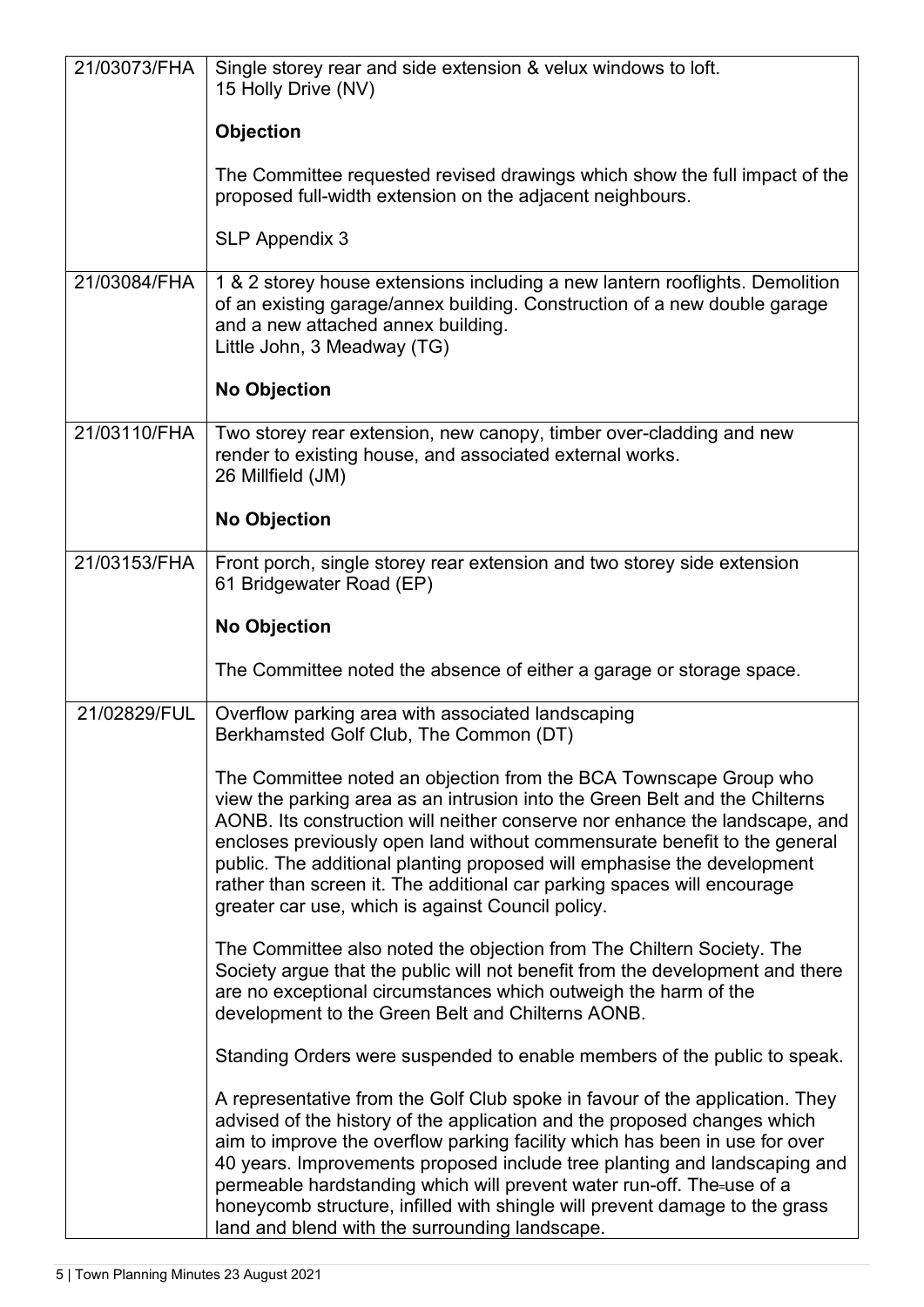|              | A resident spoke in favour of the application and did not agree with the<br>objections made by either the BCA Townscape Group or The Chiltern<br>Society.                                                                                                                                                                                                                                                                        |
|--------------|----------------------------------------------------------------------------------------------------------------------------------------------------------------------------------------------------------------------------------------------------------------------------------------------------------------------------------------------------------------------------------------------------------------------------------|
|              | Standing Orders were reinstated.                                                                                                                                                                                                                                                                                                                                                                                                 |
|              | It was noted that the site is within the parish of Nettleden and Potten End<br>and the structure was already in existence. Following a discussion among<br>the Committee that included consideration of text from CS 4, 5 and 6, it was<br>agreed to register -                                                                                                                                                                  |
|              | <b>Concern</b>                                                                                                                                                                                                                                                                                                                                                                                                                   |
|              | The Committee request that a condition be put in place to restrict the size of<br>the overflow car park in order to retain the openness of the site in the Green<br>Belt and Chilterns AONB. Although planting is proposed, there were<br>concerns about its failure to become established in this exposed location.                                                                                                             |
|              | In light of the Borough's new Parking Standards, the Committee would also<br>like to see the provision of EV charging points in the car park.                                                                                                                                                                                                                                                                                    |
|              | It also noted that Potten End Parish Council has yet to comment.                                                                                                                                                                                                                                                                                                                                                                 |
| 21/03059/LBC | Partial demolition of existing rear extension to create a patio area. Internal<br>works to improve layout - change location of utility room & WC, and revise<br>top floor layout by reinstating 2 separate bedrooms & creating new en-suite.<br>External works comprising demolition and rebuilding of garden boundary<br>wall. Installation of new external doors, windows and traditional roof lantern<br>103 High Street (EP) |
|              | <b>No Objection</b>                                                                                                                                                                                                                                                                                                                                                                                                              |
| 21/02932/LDP | Construction of a rear dormer<br>5 Hamilton Road (LB)<br><b>Noted</b>                                                                                                                                                                                                                                                                                                                                                            |
|              |                                                                                                                                                                                                                                                                                                                                                                                                                                  |
| 21/03086/LDP | Single storey rear / side extension<br>4 Millfield (TG)                                                                                                                                                                                                                                                                                                                                                                          |
|              | <b>Noted</b>                                                                                                                                                                                                                                                                                                                                                                                                                     |
| 21/03067/TCA | Works to trees<br>101 Cross Oak Road (TG)                                                                                                                                                                                                                                                                                                                                                                                        |
|              | <b>No Objection</b>                                                                                                                                                                                                                                                                                                                                                                                                              |
| 21/02973/TPO | <b>Works to Trees</b><br>Swiss Cottage, 19 Kingsdale Road (TG)                                                                                                                                                                                                                                                                                                                                                                   |
|              | <b>No Objection</b>                                                                                                                                                                                                                                                                                                                                                                                                              |
|              | The Committee requested replacements of felled trees with suitable native<br>species.                                                                                                                                                                                                                                                                                                                                            |